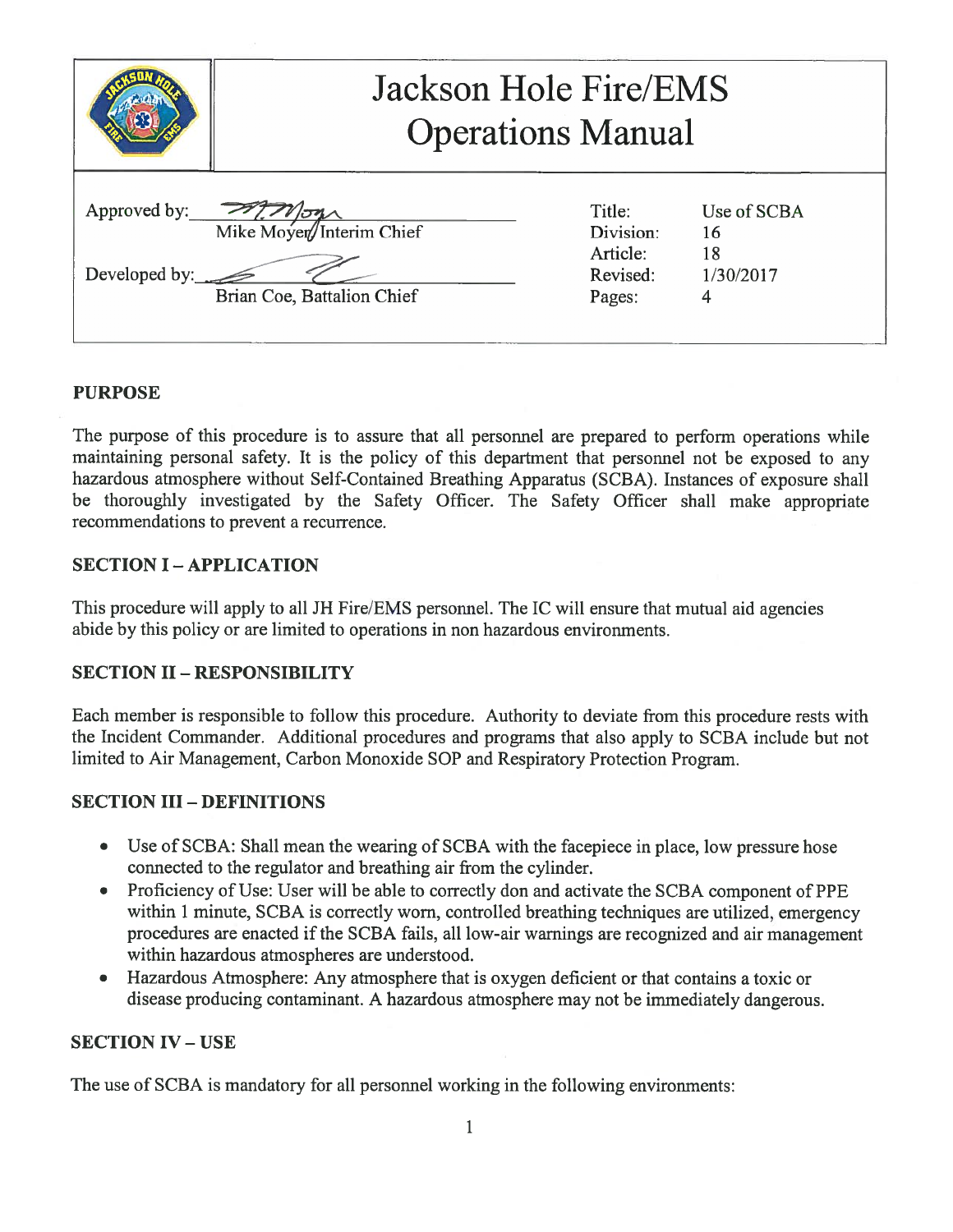- Atmosphere is suspected of being hazardous.
- Atmosphere is known to be hazardous.
- Atmosphere may rapidly become hazardous.
- When the Incident Commander or Safety Officer determines the need for SCBA.

This would include personnel in the following:

- In area with active fire.
- Inside a building involved in fire.
- In a potential fire or explosion area, such as a flammable vapor leak (natural gas leak).
- Where smoke is visible, including vehicle and dumpster fires.
- Where toxic products are present, suspected of being present, or could be released without warning.
- In unventilated confined spaces or in any below grade areas determined by the Incident Commander or Safety Officer to be hazardous.
- In any areas suspected of containing carbon monoxide, including all areas under overhaul and where carbon monoxide detectors indicate the presence of carbon monoxide (Follow Carbon Monoxide SOP).

Personnel using SCBA shall also wear complete personal protective clothing, full fire or EMS bunker gear. Removal of SCBA is at the discretion of the Incident Commander. For removal of SCBA the atmosphere must be free of smoke and the area must be thoroughly ventilated. Gas monitoring through carbon monoxide or hydrogen cyanide will be utilized to confirm the non-hazardous atmosphere, see Carbon Monoxide SOP.

Personnel operating in areas where the atmosphere could become hazardous, but where there would be warning prior to danger, may wear SCBA with the facepiece removed. It must be ready for immediate use should conditions change rapidly.

Users are responsible to ensure that the SCBA used during an incident are cleaned, cylinders filled, and that they are put back in service on that apparatus.

# SECTION <sup>V</sup> -FACEPIECE SEAL PROTECTION

In order to ensure the safety of all responders, no hair will compromise use of Personal Protective Equipment, specifically, no facial hair shall be permitted that come between the sealing surface ofthe face piece and the face or that interferers with the valve function, or any condition that interferes with the face piece-to-face seal or valve function.

The standard for facial hair and SCBA use shall be NFPA Standard 1404 A6.9.2(7) and OSHA standard 1910.134.

- 1. Employees whose facial hair violates the standards will be informed of the necessary corrections needed for compliance. In cases of extreme violations or safety hazards, employees will not be permitted to be on duty or respond until the correction has been made.
- 2. Employees who refuse to comply with these standards and directives may be subject to disciplinary action up to and including discharge.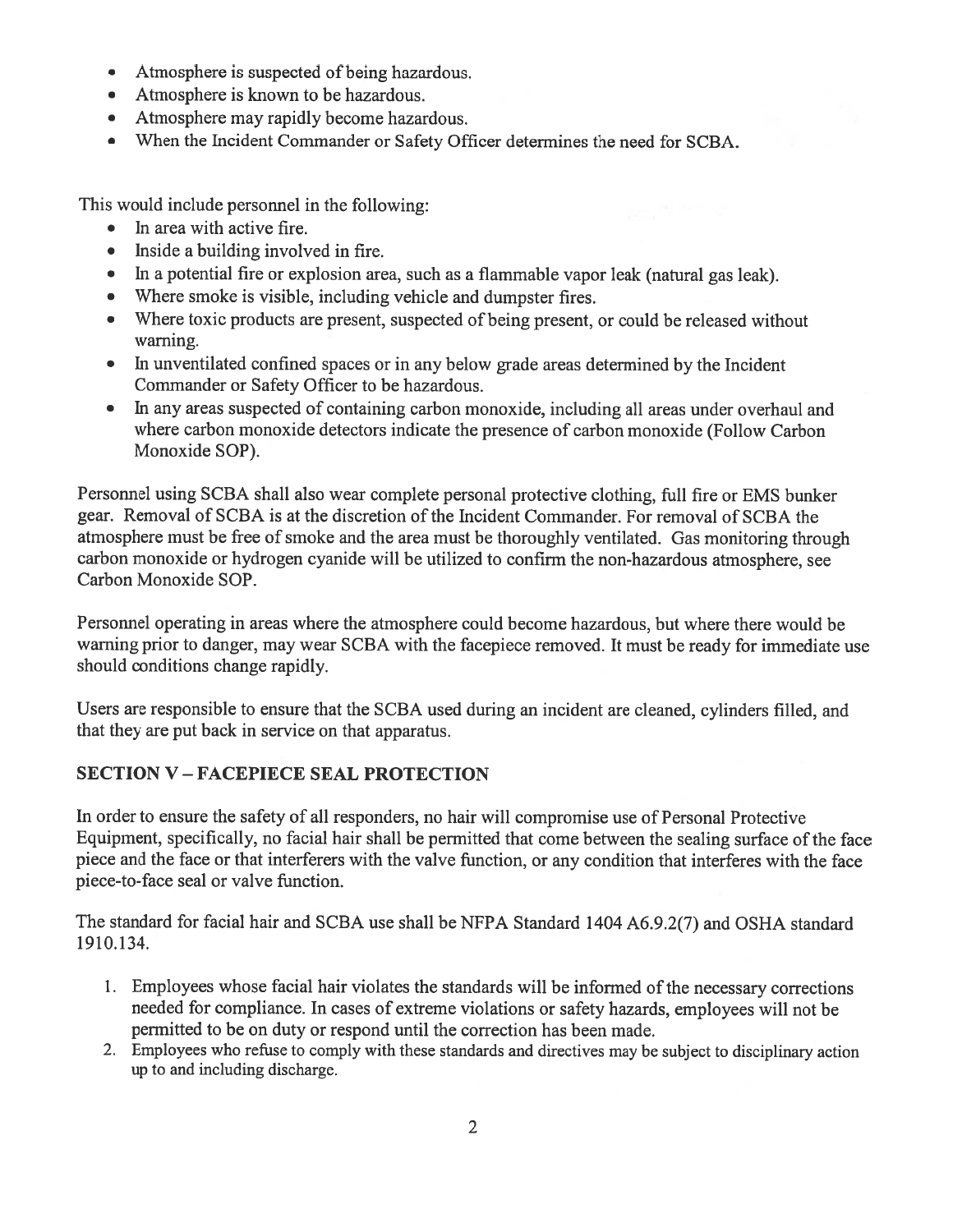In addition, hair must not interfere with the effective use of all PPE required by the member. Braiding of hair is considered to be an acceptable means of securing it. If the braid gets in the way of a member's ability to perform their job, it must be modified.

## SECTION VI- TRAINING

Initial Training shall take place in every member's probationary period or within 6 months of the initiation of this procedure. Per NFPA 1001, requisite knowledge and skills must be acquired. Requisite Knowledge — Conditions that require respiratory protection, uses and limitations of SCBA, components of SCBA, donning procedures, breathing techniques, indications for and emergency procedures used with SCBA, and physical requirements for SCBA.

Requisite Skills — The ability to control breathing, replace SCBA air cylinders, use SCBA to exit through restricted passages, initiate and complete emergency procedures in the event of SCBA failure or air depletion and complete donning procedures.

Quarterly Proficiency Training on use of SCBA shall be sufficient to ensure that every member can don and effectively use SCBA. Training shall include a 2-minute drill, including bunker gear and SCBA. Documentation of the training will be completed through the use of a Fire/EMS roster and Member Task Book.

### SECTION VII- INSPECTION

Frequency of inspection per NFPA 1882 for an SCBA that is assigned to an individual for a duty period will be at the beginning of each duty period. For an SCBA on an apparatus not assigned to an individual, frequency of inspection will be weekly.

### Facepiece

- Material checked for deterioration, dirt, cracks, tears, holes, pliability and tackiness
- Head-harness buckles, strap and webbing checked for breaks, loss of elasticity or wear
- Lens checked for holes, cracks, scratches, heat-damaged areas and proper seal with facepiece material
- Exhalation valve checked for valve seat
- Regulator connection checked for proper operation and damage

### Backframe and Harness Assembly

- Harness straps and backframe checked for cuts, tears, abrasion, indications of heat damage and indications of chemical-related damage
- All buckles, fasteners and adjustments checked for proper operation
- Cylinder retention system checked for damage and proper operation
- Cylinder checked for secure attachment to the backframe
- Harness straps checked for full extension

### Breathing Air Cylinder

• Hydrostatic test date on the cylinder checked to be current – Carbon fiber bottles require hydrostatic testing every 5 years